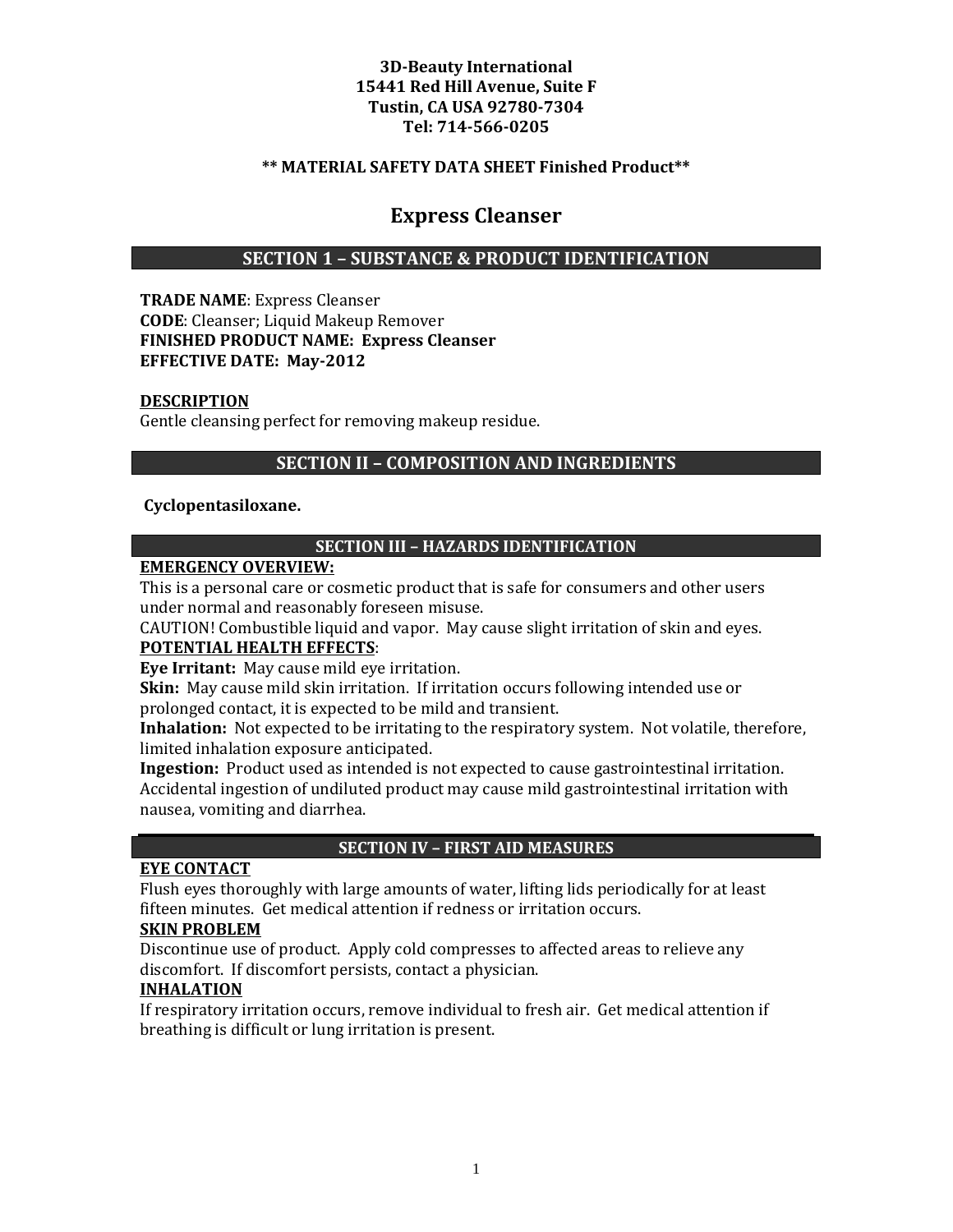### **\*\* MATERIAL SAFETY DATA SHEET Finished Product\*\***

### **INGESTION**

Accidental ingestion of product may necessitate medical attention. In case of accidental ingestion, dilute with fluids (water or milk) and treat symptomatically. Do no give anything by mouth to an unconscious person. **Do not induce vomiting.** Get immediate medical attention.

Note: After first aid treatment, the caller should be advised that 1) a hospital emergency room or family physician should be consulted if anything unusual occurs or appears necessary in the judgment of the caller, and 2) that the subsequent management of the accident should be dictated by any persistent symptoms and under the direction of the physician.

### **SECTION V – FIRE FIGHTING MEASURES**

### **FLAMMABILITY DATA**

Flash Point: 76.60 C 170.60 F

Method: PMCC

Ignition Temperature: Unknown

Flammable Limits In Air – Lower (%): Unknown

Flammable Limits In Air – Upper (%): Unknown

Sensitivity To Mechanical Impact: No

Sensitivity To Static Discharge: Sensitivity to static discharge expected; material has a flash point below 200 F.

### **Extinguishing Media**

Use extinguishing agents that are suitable to the surrounding fire. Carbon dioxide, dry chemical or alcohol resistant foam recommended.

### **Special Fire-Fighting Procedures**

Combustible. NIOSH-approved Self-Contained Breathing Apparatus (SCBA) and full protective clothing/equipment recommended. Use a fog nozzle or foam to cool or extinguish fire.

### **SECTION VI - ACCIDENTAL RELEASE MEASURES**

### **Procedures for Spill/Leak Clean-Up**

Wash walking surface with detergent and water to reduce slipping hazard. Wear proper protective equipment as specified in the protective equipment section. Wipe, scrape, or soak up in an inert material and put in a container intended for flammable material for disposal.

### **SECTION VII - HANDLING AND STORAGE**

### **Precautions for Safe Handling and Storage**

Avoid contact with skin and eyes. Avoid inhalation of vapors or mists. Keep away from children. Use ground strap and appropriate precaution for dispensing flammable liquids. **Conditions for Safe Storage**

Store away from heat, sources of ignition, and incompatibles. Keep container tightly closed.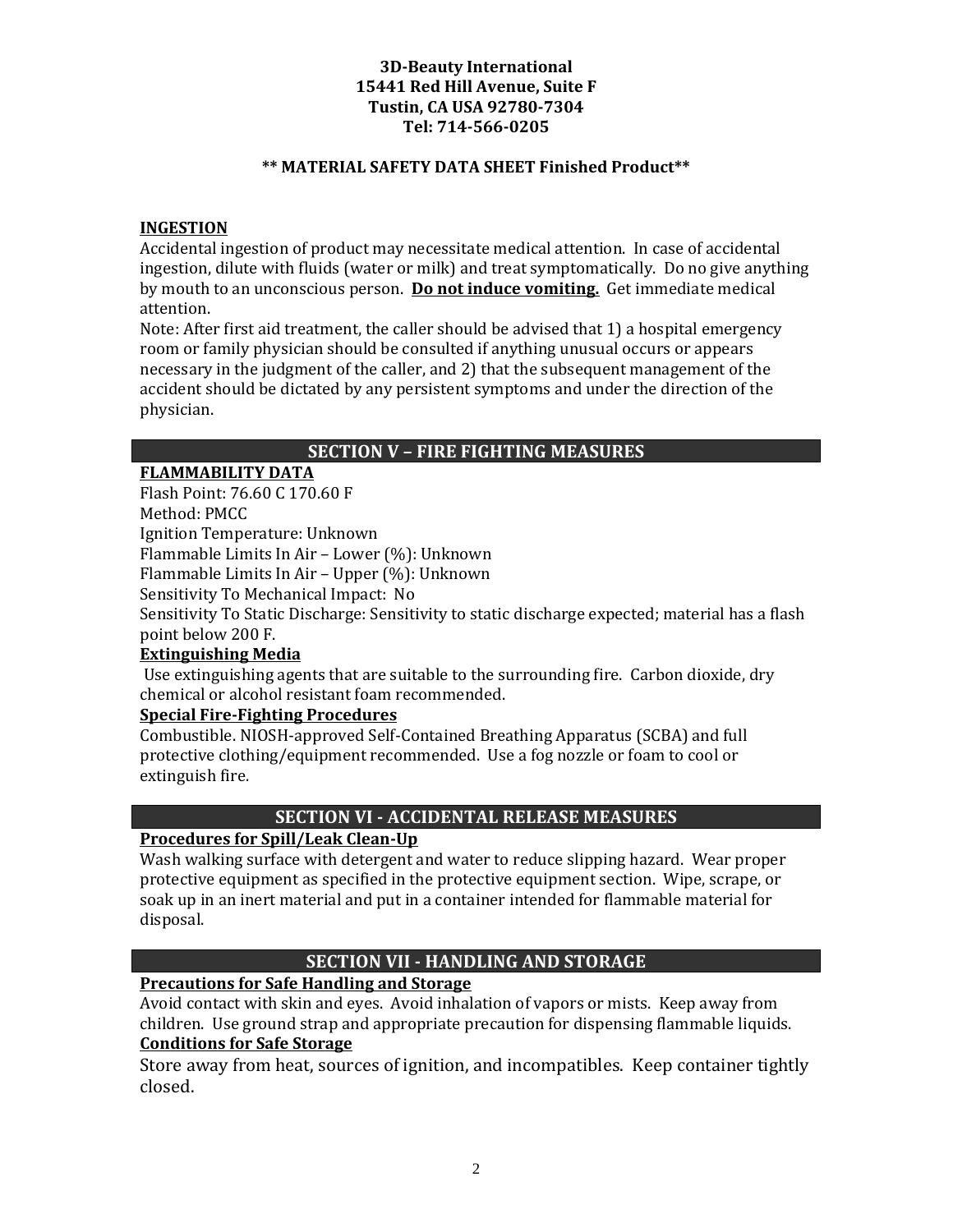#### **\*\* MATERIAL SAFETY DATA SHEET Finished Product\*\***

### **Other Recommendations**

None

### **SECTION VIII - HEALTH HUMAN DATA**

Please note that there has been no evidence of the health effects listed for this product, nor would it anticipate the occurrence of these health effects when the product is used under normal conditions.

### **SECTION IX - EXPOSURE CONTROLS/PERSONAL PROTECTION**

**ENGINEERING CONTROLS:**

Shower, eyewash stations, exhaust ventilation

#### **RESPIRATORY PROTECTION:**

If exposed limits are exceeded or respiratory irritation is experienced, NIOSH/MSHA approved respiratory protection should be worn. Supplied air respirators may be required for non-routine or emergency situations. Respiratory protection must be provided in accordance with OSHA regulation.

#### **PROTECTIVE GLOVES:**

Rubber or plastic gloves.

#### **EYE AND FACE PROTECTION:**

Safety glasses with side-shield

#### **OTHER PROTECTIVE EQUIPMENT:**

Wear suitable protective clothing and eye/face protection.

### **SECTION X - PHYSICAL AND CHEMICAL PROPERTIES**

**BOILING POINT – C & F:** 210.00 C 410 F **VAPOR PRESSURE (20 C) (MM HG):** 3 MM HG **VAPOR DENSITY**: Not applicable **FREEZING POINT:** Unknown **MELTING POINT:** Unknown **PHYSICAL STATE**: Liquid **ODOR**: None **COLOR**: Clear **EVAPORATION RATE (BUTYL ACETATE=1):** <1 **SPECIFIC GRAVITY**: 0.95 **DENSITY (KG/M3):** 958.60 KG/M3 **ACID/ALKALINITY (MEQ/G):** <3 PPM A **pH:** NA **VOLATILE ORGANIC CONTENT (VOL):** 100.00 %(m) **SOLUBILITY IN WATER (20 C)**: Insoluble **SOLUBILITY IN ORGANIC SOLVENT (STATE SOLVENT):** Soluble in toluene **VOC EXCL. H2O & EXEMPTS (G/L)**: 0.00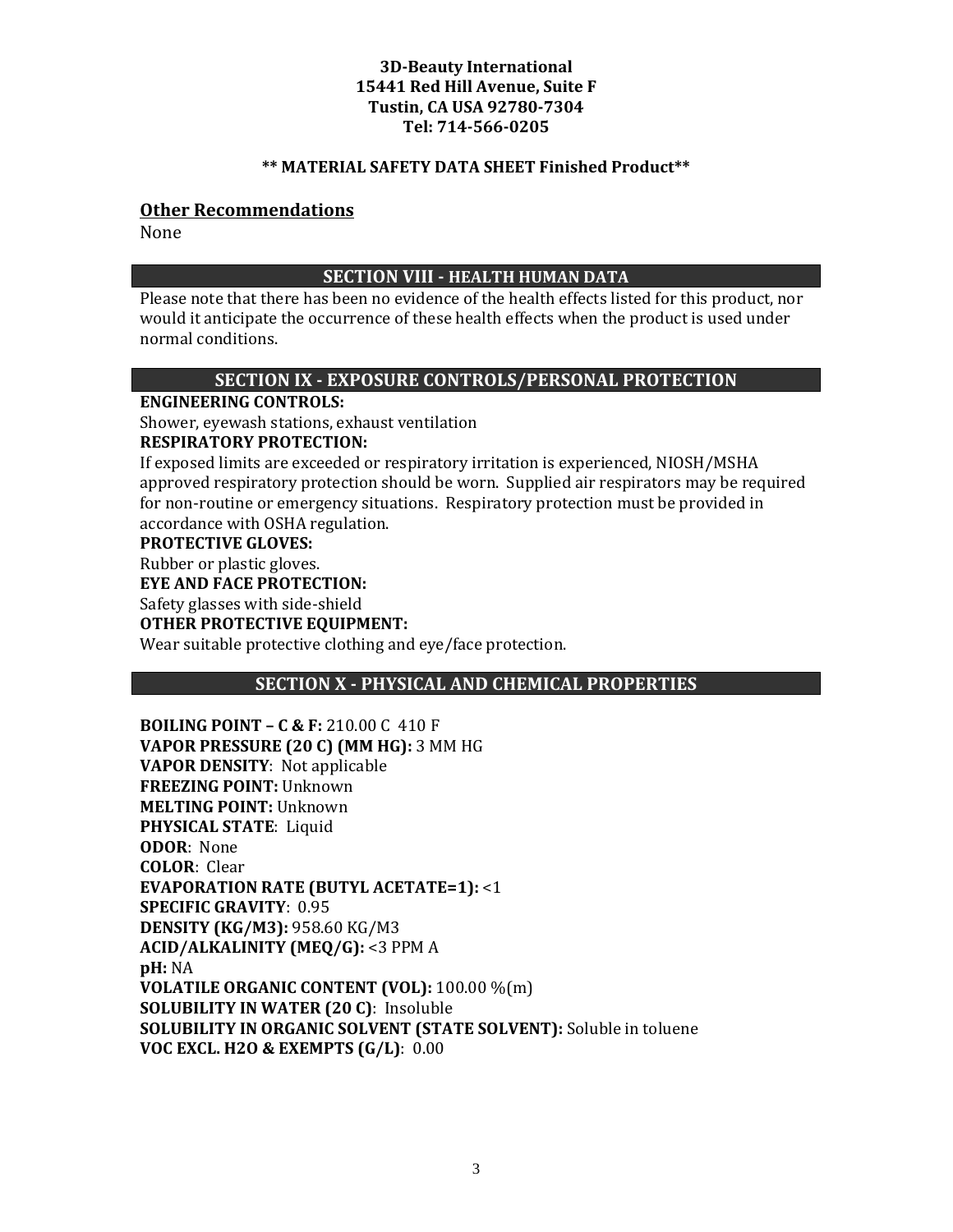#### **\*\* MATERIAL SAFETY DATA SHEET Finished Product\*\***

### **SECTION XI - STABILITY AND REACTIVITY**

### **GENERAL:**

This product is a stable compound and hazardous polymerization will not occur. **HAZARDS THERMAL DECOMPOSTION/ COMBUSTION PRODUCTS**

Carbon dioxide (CO2) formaldehyde Carbon monoxide Silicone dioxide. **IMCOMPATIBILITY (MATERIALS TO AVOID)**

None

### **CONDITIONS TO AVOID:**

Heat or open flame.

# **SECTION XII - TOXICOLOGICAL INFORMATION**

### **GENERAL**

Based upon industry-wide experience over many years of manufacturing and published toxicological studies, all ingredients in this product are generally considered to have low levels of toxicity. There is no evidence of harmful effects from available information. There are no established permissible exposure limits for this product. This is a personal care or cosmetic product that is safe for consumers and other users under normal and reasonable foreseen use.

### **ACUTE (SHORT-TERM) TOXICITY**

**Skin problem:** No evidence of harmful effects from available information.

**Eye contact:** Accidental Direct Eye Contact may cause irritation.<br>**Inhalation:** Not expected to be an inhalation hazard. Howeve

**Inhalation:** Not expected to be an inhalation hazard. However, high concentrations of vapor may cause irritation of the respiratory tract with coughing and chest discomfort.<br>Ingestion: Maybe harmful if swallowed. Contact Physician Immediately.

**Ingestion:** Maybe harmful if swallowed. Contact Physician Immediately.

### **CHRONIC (LONG-TERM TOXICITY)**

No known published data available and no adverse effects expected.

**Sensitization:** Data not established for this product

**Chronic Toxicity:** Data not established for this product

**Reproductive Toxicity:** Data not established for this product

### **MUTAGENICITY**

No mutagenic effects known or expected.

Toxicological tests performed on chemically identical products.

# **SECTION XIII- ECOLOGICAL INFORMATION**

The product ingredients are expected to be safe for the environment at concentrations predicted under normal product use and geographic (spatial) dispersion (distribution). Packaging components are compatible with conventional solid waste management practices.

# **SECTION XIV - DISPOSAL CONSIDERATIONS**

### **General**

Do not discharge product into natural waters without pretreatment or adequate dilution.<br>■ Keen product contained to avoid volatilization

Keep product contained to avoid volatilization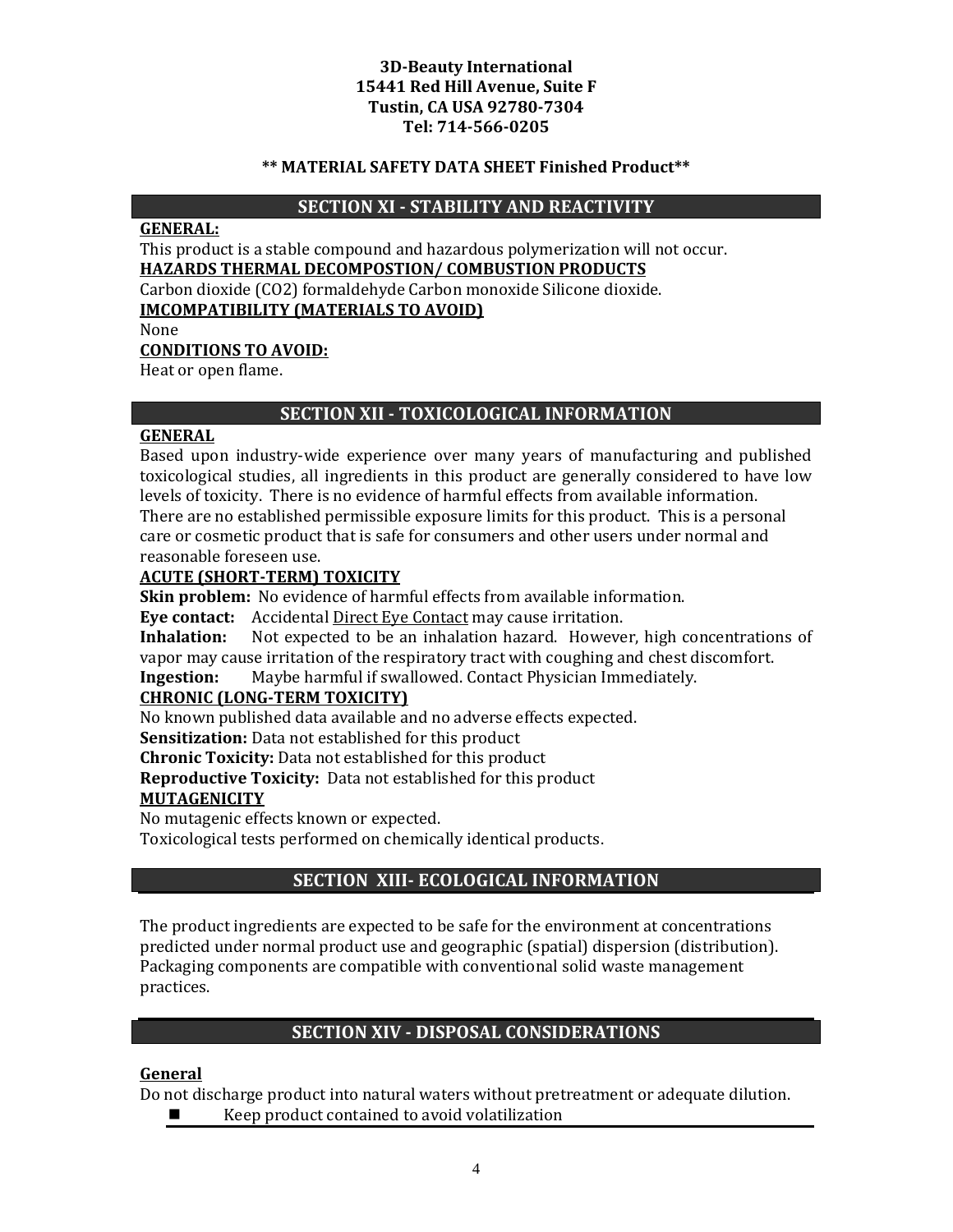#### **\*\* MATERIAL SAFETY DATA SHEET Finished Product\*\***

# **SECTION XV - TRANSPORT INFORMATION**

Transport in accordance with local regulations.

### **SECTION XVI - REGULATORY INFORMATION**

### **OSHA Hazard Communication Standard Status**

This product is not considered to be a hazardous substance under OSHA's Federal Hazard Communication Standard 29 CFR 1910.1200.

Regulated as a Cosmetic under the FDA (U.S.), HPB (Canada), Cosmetics Directive (EU), and MHW (Japan).

#### **RCRA**

Not regulated as a hazardous waste under RCRA.

**Supplemental State Compliance Information**

### **California State: Safe Drinking Water and Toxic Enforcement Act of 1986 (Proposition 65)**

**Warning:** This product may contain such chemicals as Lead (Pb); Arsenic (As); Mercury (Hg); Chromium Extract (2% HaOH); Antimony (Sb), Beryllium (Be), Cobalt (Co), Nickel (Na) and Selenium (Se) listed by the State of California under the Safe Drinking Water and Toxic Enforcement Act of 1986 (Proposition 65) as being known to cause cancer, birth defects or other reproductive harm. This product is considered to have no significant risk under the *safe harbor levels* pursuant to the Proposition 65 Safe Harbor Levels.

### **SECTION XVII- OTHER INFORMATION**

For more information contact Product Safety at

**3D-Beauty International 15441 Red Hill Avenue, Suite F Tustin, CA 92780-7304 Tel: 714-566-0205**

The information and recommendations contained herein is based on data considered accurate and has been complied from sources believed to be reliable and represent the most reasonable opinion on the subject when the MSDS was prepared. However, no warranty is expressed or implied regarding the accuracy of this data or the results to be obtained from the use thereof. It is not meant to be an all-inclusive document on worldwide hazard communication regulations. This information is offered in good faith. Each user of this material needs to evaluate the conditions of use and design the appropriate protective mechanisms to prevent exposures, property damage or release to the environment. **3D-Beauty International** assumes no responsibility for the personal injury or property damage caused by the material. Users assume all risks associated with the use of the material.